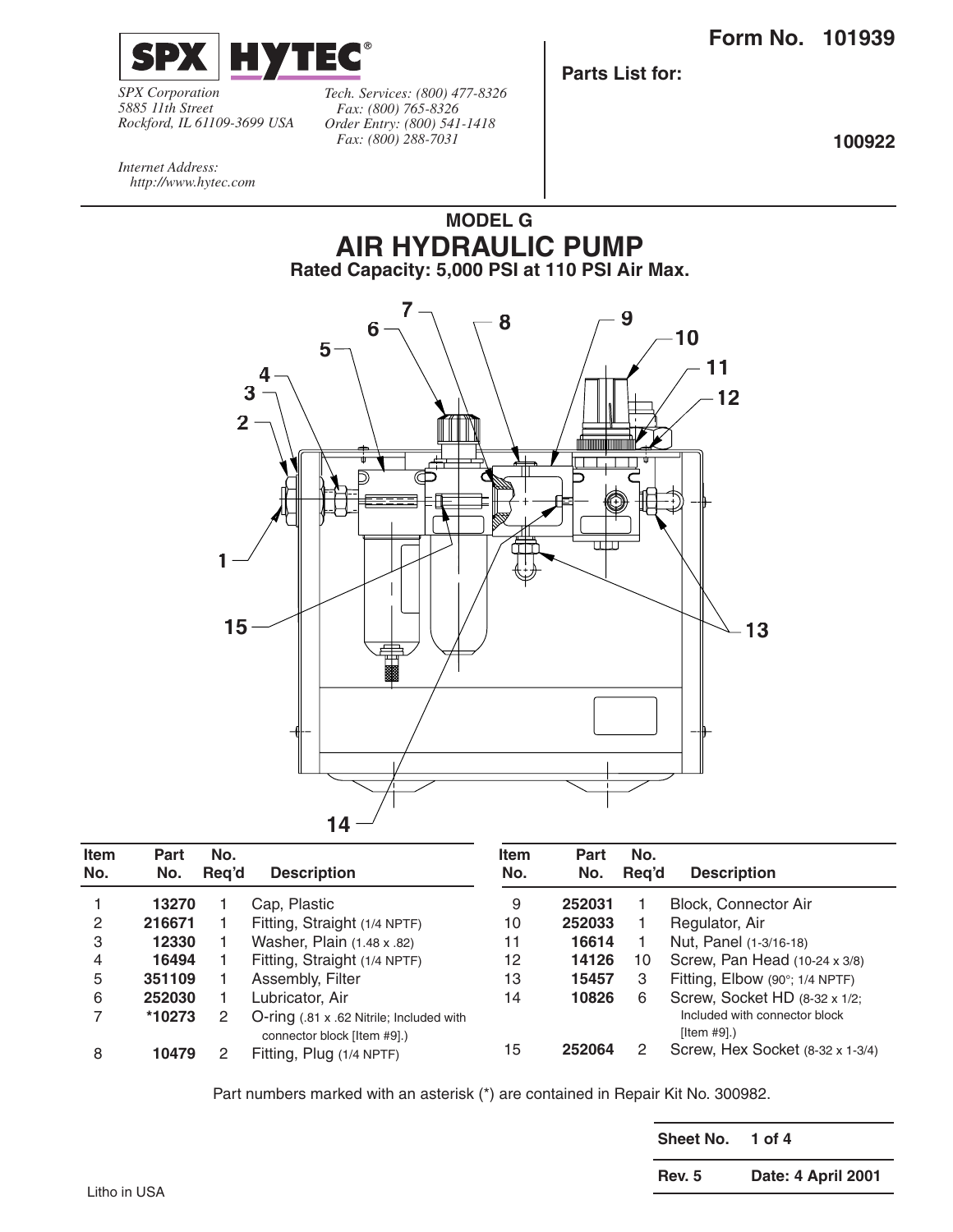

**TOP VIEW & DETAIL D**

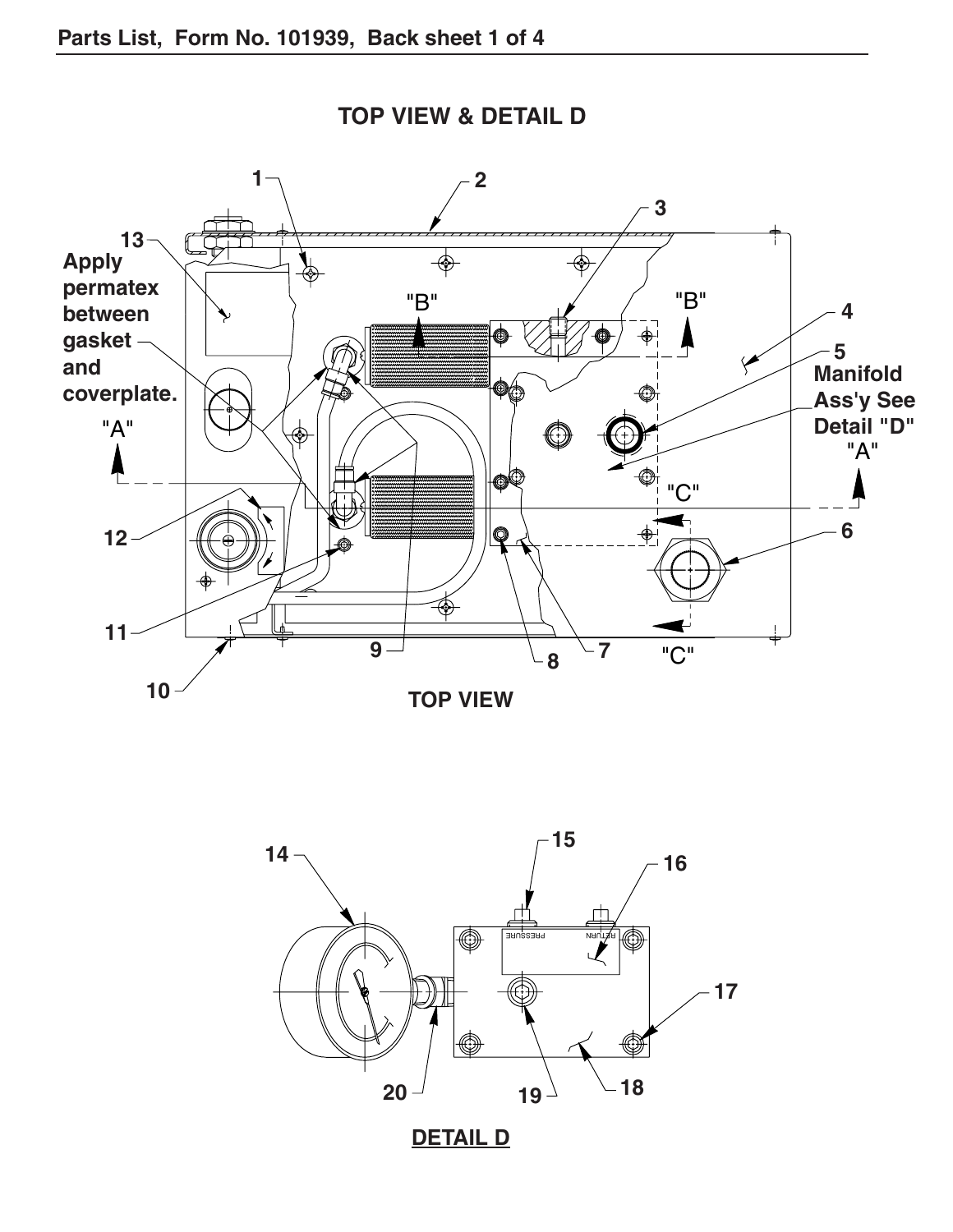| Item<br>No.       | Part<br>No. | No.<br>Req'd          | <b>Description</b>                                                         |
|-------------------|-------------|-----------------------|----------------------------------------------------------------------------|
| 1                 | 252168      | 14                    | Screw, Pan HD (1/4-10 x 1; Torque to 35/45 in. lbs.)                       |
| 2                 | 309386      | $\mathbf{2}^{\prime}$ | Decal, Tradename (Hytec; NOTE: Center on shroud as shown<br>[Both Sides].) |
| 3                 | 10427       | $\mathbf{2}^{\prime}$ | Fitting, Plug (1/8 NPTF)                                                   |
| 4                 | 65062WH2    | 1                     | Cover, Top                                                                 |
| 5                 | *10274      | 1                     | $O$ -ring $(.87 \times .68 \text{ Nitrile})$                               |
| 6                 | 252042      | 1                     | Nut, Hex Jam (1-14)                                                        |
| $\overline{7}$    | 65071       | 1                     | Block, Manifold                                                            |
| 8                 | 11151       | 8                     | Screw, Socket HD (10-24 x 1-1/4; Torque to 50/60 in. lbs.)                 |
| 9                 | 15457       | 3                     | Fitting, Elbow $(90^\circ; 1/4 \text{ NPTF})$                              |
| 10                | 14126       | 10                    | Screw, Pan Head (10-24 x 3/8)                                              |
| 11                | 11434       | 4                     | Screw, Socket HD (10-24 x 1/2; Torque to 50/60 in. lbs.)                   |
| $12 \overline{ }$ | 202076      | 1                     | Decal, Label Increase/Decrease                                             |
| 13                | 350492      | 1                     | Decal, Instructions (Locate approx. as shown)                              |
| 14                | 17946       | 1                     | Gauge, 0-6,000 PSI (2-1/2" Dia.)                                           |
| 15                | 10970       | 2                     | Fitting, Plug (1/4 NPTF)                                                   |
| 16                | 210995      | 1                     | Decal, Tradename (Locate approx. as shown)                                 |
| 17                | 10020       | 4                     | Screw, Soc HD (1/4-20 x 1-1/4)                                             |
| 18                | 45837       | 1                     | Manifold                                                                   |
| 19                | 10479       | 2                     | Fitting, Plug (1/4 NPTF)                                                   |
| 20                | 10645       | 1                     | Fitting, Elbow (45°; 1/4 NPTF)                                             |

Part numbers marked with an asterisk (\*) are contained in Repair Kit No. 300982.

Refer to any operating instructions included with this product for detailed information about operation, testing, disassembly, reassembly, and preventive maintenance.

Items found in this parts list have been carefully tested and selected. **Therefore: Use only genuine Hytec replacement parts!**

Additional questions can be directed to our Technical Services Department.

**Sheet No. 2 of 4**

**Rev. 5 Date: 4 April 2001**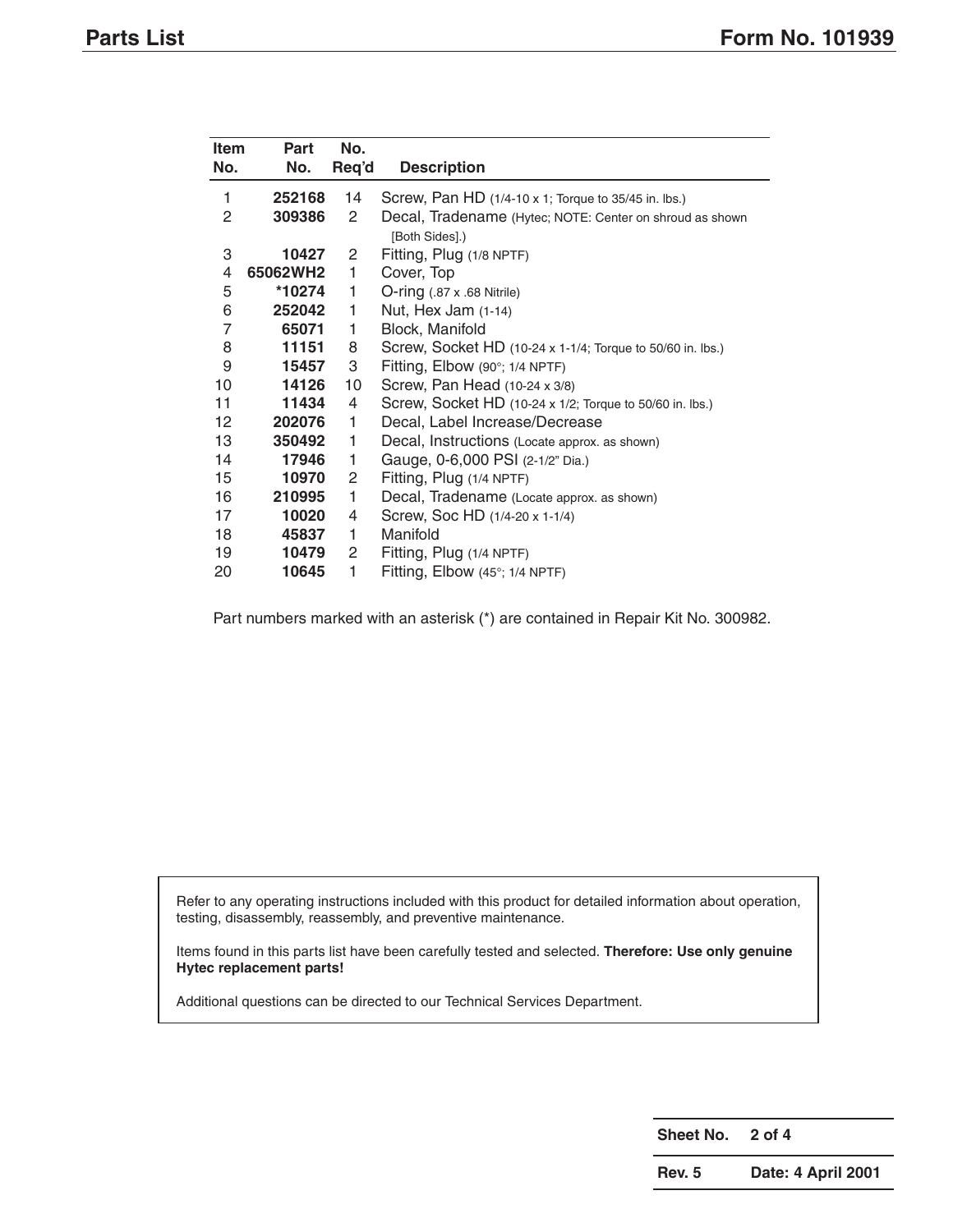

**SECTION A-A**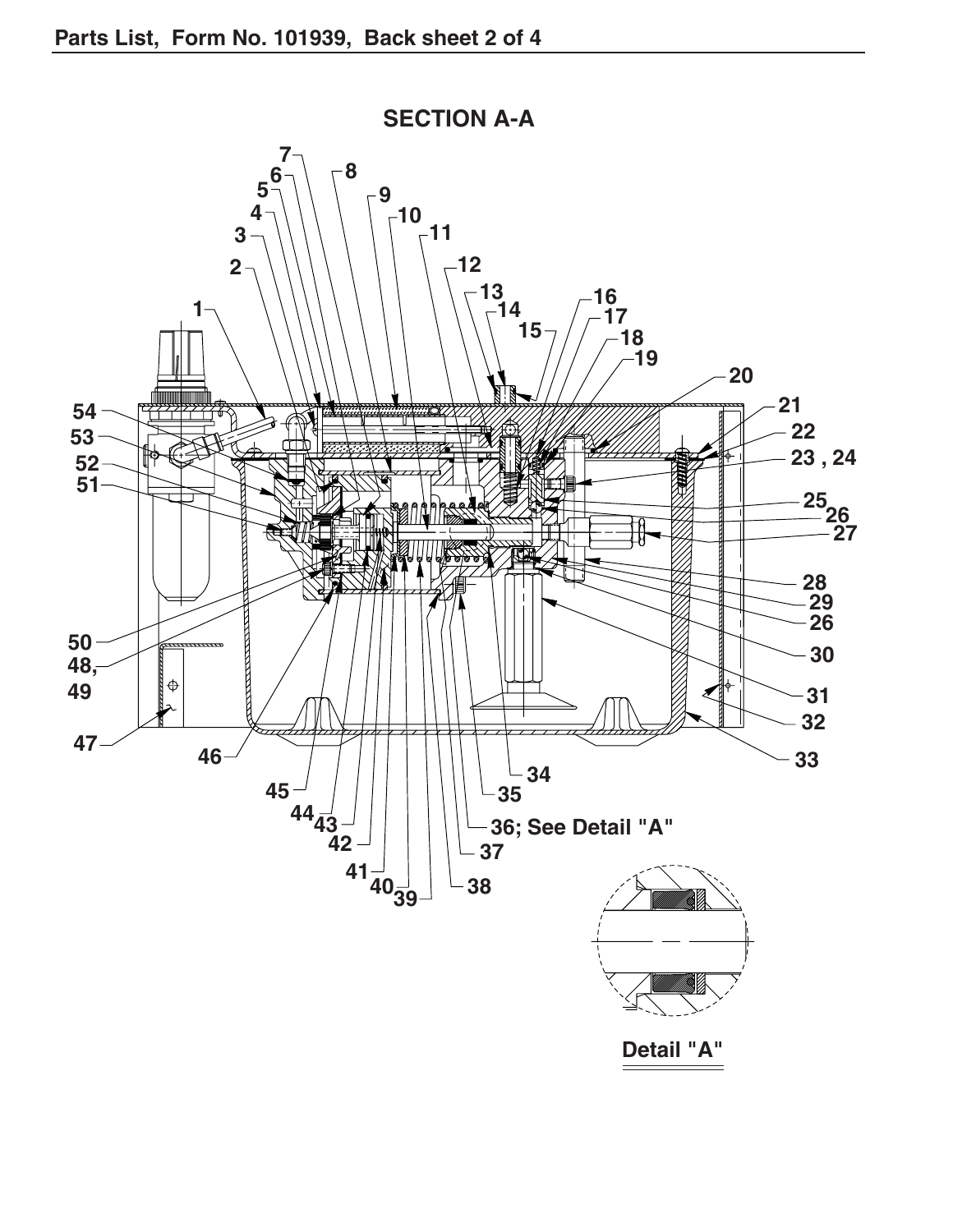| Item<br>No.      | Part<br>No. | No.<br>Req'd   | <b>Description</b>                                                                                                  | Item<br>No. | Part<br>No. | No.<br>Req'd   | <b>Description</b>                                                            |
|------------------|-------------|----------------|---------------------------------------------------------------------------------------------------------------------|-------------|-------------|----------------|-------------------------------------------------------------------------------|
| 1                |             |                | 14726 2.2 ft. Tubing, Nylon                                                                                         | 28          | 15426       | 1              | Fitting, Straight (1/4 NPTF)                                                  |
| $\overline{c}$   | *251835     | $\overline{4}$ | $O$ -ring $(2.50 \times 2.31 \text{ Nitrile})$                                                                      | 29          | 64767       | 1              | Body, Pump                                                                    |
| 3                | 16453       | $\overline{c}$ | Screw, Round HD (10-24 x 4;                                                                                         | 30          | *10261      | 1              | Washer, Copper (.75 x .60)                                                    |
|                  |             |                | NOTE: Apply Loctite No. 277 to<br>external thds.)                                                                   | 31          | 48008       | 1              | Filter, Intake (Torque to 35/40 ft. lbs.<br>oiled; See sheet 4 of 4)          |
| 4                | 16450       | $\mathbf{2}$   | Washer, Special (1.00 x .26)                                                                                        | 32          | 42382PU2    | 1              | Panel, Front                                                                  |
| 5                | 28387       | $\overline{2}$ | Muffler                                                                                                             | 33          | 61165       | 1              | Reservoir                                                                     |
| 6                | *28183      | $\overline{2}$ | Poppet, Piston                                                                                                      | 34          | *10263      | 1              | Washer, Special (1.00 x .77)                                                  |
| $\overline{7}$   | 305475      | $\overline{2}$ | Stem, Exhaust Valve                                                                                                 | 35          | 17428       | 8              | Screw, Socket HD (1/4-20 x 3-1/2;                                             |
| 8                | 37434       | $\overline{2}$ | Cylinder, Air (NOTE: Locate groove<br>on upper half [top] of pump with                                              |             |             |                | Torque to 85/95 in. lbs. oiled; cross<br>torque in increments of 30 in. lbs.) |
|                  |             |                | chamfered tube end towards rear                                                                                     | 36          | *252373     | 1              | U-cup & Backup (.375)                                                         |
| $\boldsymbol{9}$ | *29992      | $\mathbf{2}$   | head [as shown].)<br>Tube, Foam                                                                                     | 37          | *351801     | 1              | Retainer (Note: See "INSTRUCTIONS<br>FOR RETAINER REPLACEMENT" on             |
| 10               | 252372      | 1              | Piston (3/8")                                                                                                       |             |             |                | back sheet 4 of 4.)                                                           |
| 11               | 421676      | 1              | Housing, Seal & Piston (Torque to                                                                                   | 38          | *17429      | 4              | Washer, Backup (2.94 x 2.75)                                                  |
|                  |             |                | 90/100 ft. lbs. oiled)                                                                                              | 39          | *13938      | 1              | Spring (1.45 OD x 4.4 x .12 WS)                                               |
| 12               | *11841      | 2              | O-ring (1.62 x 1.37 Nitrile)                                                                                        | 40          | 252371      | 1              | <b>Bumper</b>                                                                 |
| 13               | *10268      | 6              | $O\text{-ring}$ (.50 x .37 Nitrile)                                                                                 | 41          | 252370      | 1              | Guide, Spring                                                                 |
| 14               | 21094       | 3              | <b>Bushing</b>                                                                                                      | 42          | 52390       | $\overline{c}$ | Body, Piston                                                                  |
| 15               | *11863      | 6              | Washer, Backup (.50 x .38)                                                                                          | 43          | *12692      | $\overline{c}$ | Spring (.18 OD x 1.70 x .02 WS)                                               |
| 16               | *16448      | 1              | Spring (.31 OD x .81 x .06 WS)                                                                                      | 44          | *211052     | $\overline{c}$ | O-ring (.90 x .70 Nitrile)                                                    |
| 17               | 36497       | $\overline{2}$ | Retainer, Check Valve                                                                                               | 45          | *28239      | $\overline{2}$ | Gasket                                                                        |
| 18               | *10445      | $\overline{c}$ | Spring (.16 OD x .72 x .01 WS)                                                                                      | 46          | *14265      | 4              | Ring, Piston (2.77 x 2.54)                                                    |
| 19               | *12522      | 2              | O-ring (.37 x .25 Urethane)                                                                                         | 47          | 421211PU2   | 1              | Panel, Back                                                                   |
| 20               | *10276      | 3              | O-ring (1.00 x .75 Nitrile)                                                                                         | 48          | 211054      | 6              | Screw, Socket HD (10-24 x 1/2;                                                |
| 21               | 65063WH2    | 1              | Plate, Cover                                                                                                        |             |             |                | Torque to 50/55 in. lbs.)                                                     |
| 22               | 47409       | 1              | Gasket, Reservoir                                                                                                   | 49          | *10241      | 6              | Washer, Lock (.33 x .20)                                                      |
| 23               | 10002       | $\overline{2}$ | Screw, Socket HD (1/4-20 x 3/8;                                                                                     | 50          | 33822       | $\overline{2}$ | Casting, Piston End Plate                                                     |
|                  |             |                | Torque to 90/110 in. lbs.)                                                                                          | 51          | *205674     | $\overline{c}$ | Screw, Flat HD (8-32 x 3/8; Torque                                            |
| 24               | *10442      | 2              | Washer, Copper (.37 x .25)                                                                                          |             |             |                | to 12/18 in. lbs.)                                                            |
| 25               | 202568      | $\overline{c}$ | Guide, Ball                                                                                                         | 52          | *205679     | $\overline{c}$ | Spring (.49 OD x .92 x .04 WS)                                                |
| 26               | *10423      | 3              | Ball (9/32" Dia. Steel; Seat at Ass'y.)                                                                             | 53          | 37468       | $\overline{2}$ | Head, Rear                                                                    |
| 27               | 21278-48    | 1              | Valve, Relief (4,800/5,300 PSI;<br>NOTE: Appy Loctite 592 [PT<br>#905516] or equiv.; Torque to 150/170<br>in. lbs.) | 54          | *216296     | $\overline{2}$ | Disc, Filter                                                                  |

Part numbers marked with an asterisk (\*) are contained in Repair Kit No. 300982.

Note: Shaded areas reflect last revision(s) made to this form.

**Sheet No. 3 of 4**

**Rev. 5 Date: 4 April 2001**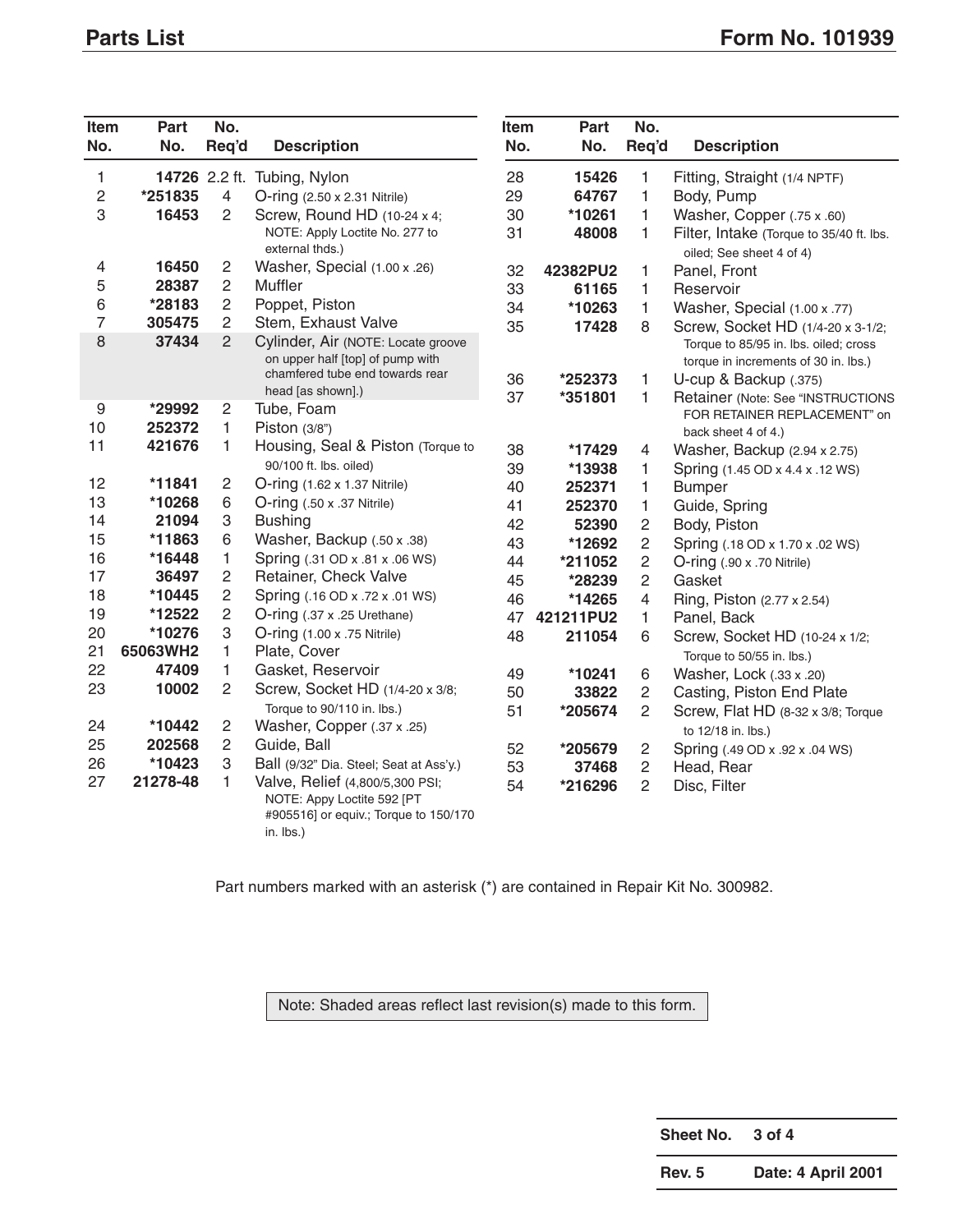**SECTIONS B-B & C-C**

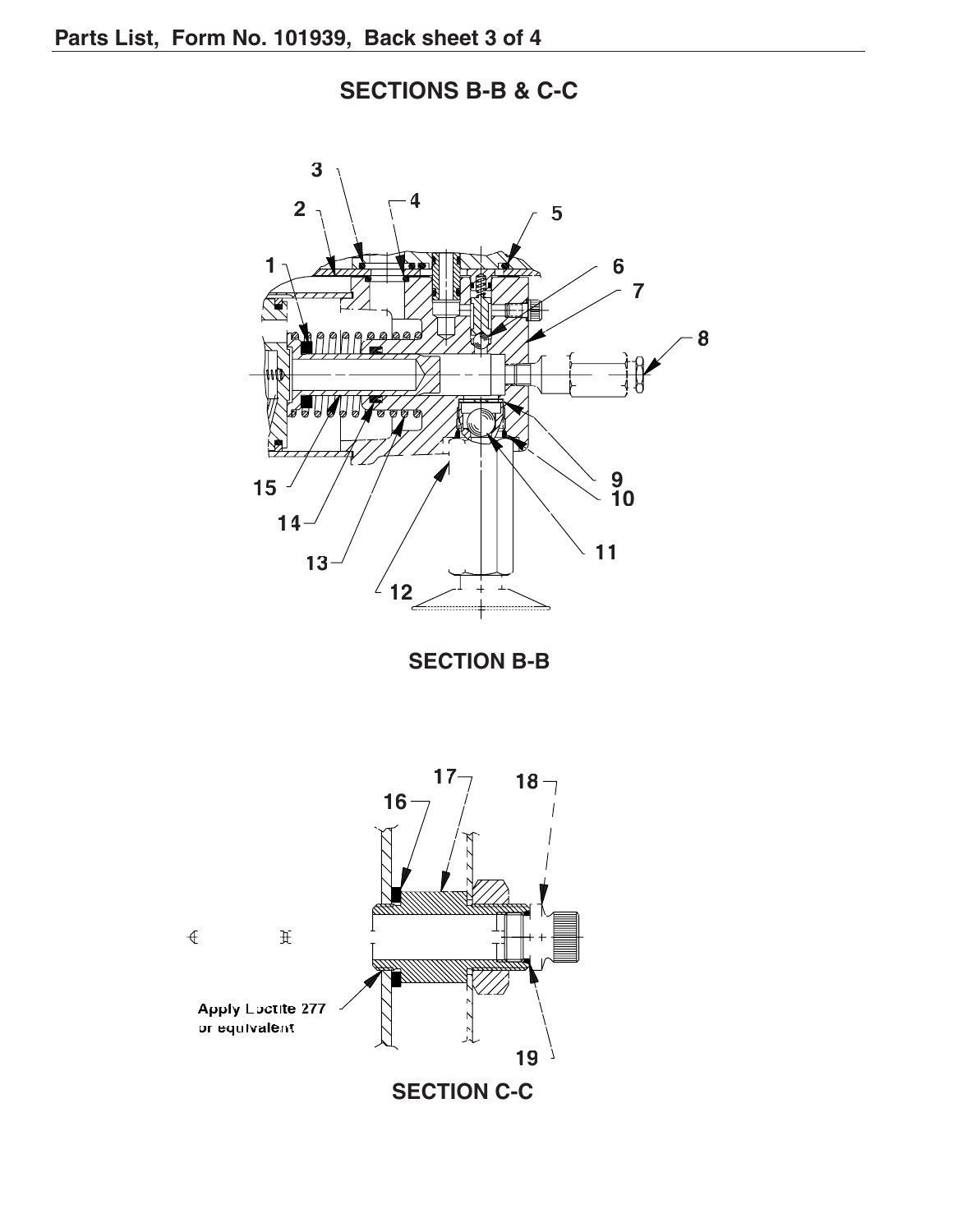| <b>Item</b>              | Part     | No.   |                                                            |
|--------------------------|----------|-------|------------------------------------------------------------|
| No.                      | No.      | Req'd | <b>Description</b>                                         |
| 1                        | 202566   | 1     | <b>Bumper</b>                                              |
| $\overline{c}$           | 351021   | 2     | Gasket, Cover Plate                                        |
| 3                        | *10276   | 3     | $O\text{-ring}$ (1.00 x .75 Nitrile)                       |
| $\overline{\mathcal{L}}$ | *10272   | 2     | $O\text{-ring}$ (.75 x .50 Nitrile)                        |
| 5                        | *11841   | 2     | <b>O-ring (1.62 x 1.37 Nitrile)</b>                        |
| 6                        | *10423   | 3     | Ball (9/32" Dia. Steel)                                    |
| 7                        | 58746    | 1     | Body, Pump                                                 |
| 8                        | 21278-15 | 1     | Valve, Relief (Set at 1,500/1,700 PSI; Apply Loctite 592   |
|                          |          |       | [PT #905516] or equiv.; Torque to 150/170 in. lbs.)        |
| 9                        | 202347   | 1     | Stop, Ball                                                 |
| 10                       | *10653   | 1     | $O\text{-ring}$ (.93 x .75 Nitrile)                        |
| 11                       | *10379   | 1     | Ball (1/2" Dia. Steel; Seat at Ass'y.)                     |
| 12                       | 48009    | 1     | Filter, Intake (Torque to 35/40 ft. lbs. oiled; See below) |
| 13                       | *16584   | 1     | Spring (1.6 OD x 4.55 x .13 WS)                            |
| 14                       | *16585   | 1     | U-cup (1.00 x .75 x .19 H)                                 |
| 15                       | 305791   | 1     | Piston $(3/4)$                                             |
| 16                       | 252041   | 1     | Washer, Seal (1.50 x 1.05)                                 |
| 17                       | 351190   | 1     | Adapter, Filler Plug                                       |
| 18                       | 251934   | 1     | <b>Dipstick</b>                                            |
| 19                       | *10273   | 2     | $O\text{-ring}$ (.81 x .62 Nitrile)                        |

Part numbers marked with an asterisk (\*) are contained in Repair Kit No. 300982.

## **FILTER ADAPTER ASSEMBLIES (Reference Part Numbers 48008 & 48009)**



| <b>Item</b> | Part   | No.            | <b>Description</b>                  |
|-------------|--------|----------------|-------------------------------------|
| No.         | No.    | Reg'd          |                                     |
|             | 422017 | $\overline{1}$ | Fitting, Filter Adapter (For 48008) |
|             | 422018 | $\overline{1}$ | Fitting, Filter Adapter (For 48009) |
| 2           | 29682  | 1.             | Filter                              |

| Sheet No.     | 4 of 4             |
|---------------|--------------------|
| <b>Rev. 5</b> | Date: 4 April 2001 |